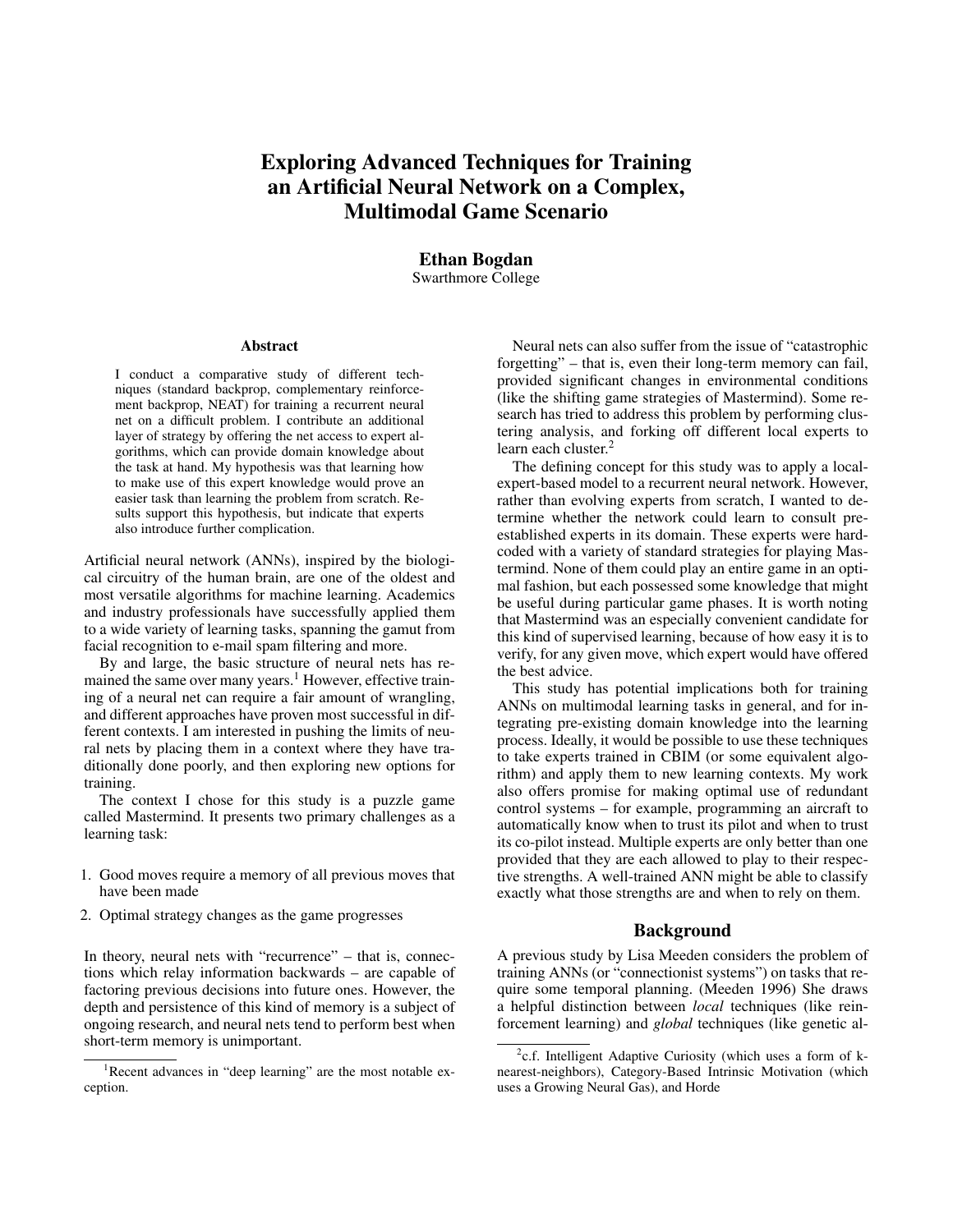gorithms) for learning. This framework guides my current angles of approach, and, in particular, I have adopted a very similar style of reinforcement learning, via complementary reinforcement back-propagation (CRBP). However, Meeden's work emphasizes an ANN's essential nature as a bottom-up strategy, while I would like to explore a closer marriage between hands-off, bottom-up evolution and the utilization of top-down domain knowledge. Perhaps the experts in my study fulfill the role of Waltz's "control structures [that] allow planning," a higher-level component of artificial intelligence, which Meeden's study does not explore.

In terms of learning to apply expert knowledge to new domains, some promising groundwork has already been conducted using recurrent neural nets, indicating that they can make generalizations about patterns of letters based only on prior exposure to analogous patterns of audio data. (Dienes, Altmann, and Gao 1999) Unfortunately, the authors showed that this transfer of knowledge depended on adding an extra hidden layer to their Elman network, which will be beyond the scope of my current study.

## Experimental setup

I conducted all of the coding for this lab in Python, which allowed for fast development, while simultaneously offering a sufficiently speedy runtime environment to train my networks on tens of thousands of data points. I wrote a custom Mastermind class from scratch, but I relied heavily on Conx (packaged with PyroRobot) for back-propagation and a standard Python implementation of NEAT for genetic evolution. In this section, I will discuss each of these components in further depth.

#### Mastermind

In its earliest incarnation, Mastermind was a physical boardgame invented in 1970. At the start of the game, one player would come up with a secret code, represented by a series of colored pegs placed on a board and hidden behind a divider. Subsequent play would involve the other player trying to match this code by placing their own pegs on the board. After each guess, the first player would respond with a number of black and white pegs indicating, respectively, how many of the guess pegs were present somewhere in their secret code, and how many of them were matched in the correct position.

The difficulty of this game depends on how long the secret code is (the puzzle size) and how many different kinds of symbols it could contain (the alphabet size). For the purposes of this study, I set both of these parameters to four and used a numeric alphabet. This meant that there were  $4<sup>4</sup> = 256$  valid guesses, represented by the set (0000, 0001, ... 3332, 3333). For a human with complete memory of game history, this setup presents a very easy challenge, typically solvable within at most 10 guesses. For a neural net, though, collating data collected over the course of 10 activations is a non-trivial task.

#### Strategy

Mastermind lends itself to a number of different styles of play, which I attempted to distill into three expert heuristics



Figure 1: Screenshot of a basic Mastermind GUI; note that there are 6 colors in the alphabet and that the puzzle size is 4

(along with one "bad" player). Each one takes a previous guess as input, then transforms it into a new guess at what the secret code might be. The heuristics are as follows:

#### *Incremental change expert*

Implementation: Randomize one symbol in code, keeping the rest the same

Notes: Expected to be a decent strategy for the mid to later part of the game, when we are closing in on the right answer

## *Swapping expert*

Implementation: Randomly choose two symbols in code and swap them

Notes: Expected to be useful when the characters in the previous guess are mostly correct, but appear in the wrong order; expected to perform poorly when the previous guess contains many duplicate characters, since random swapping may have no effect

## *Non-overlapping expert*

Implementation: Generate new code randomly from alphabet of symbols not used in the previous guess (e.g. '2232'  $\rightarrow$  '1001'); if all symbols were used, then just generate a code with no positional matches (e.g. '0123'  $\rightarrow$  '2300') Notes: Expected to be most useful early in the game, when making diverse guesses can help narrow the search space faster

#### *Random player*

Implementation: Generate entirely random string from alphabet, disregarding previous guess

Notes: This "expert" serves as both a baseline and a red herring; my expectation was that the neural net would learn never to consult it.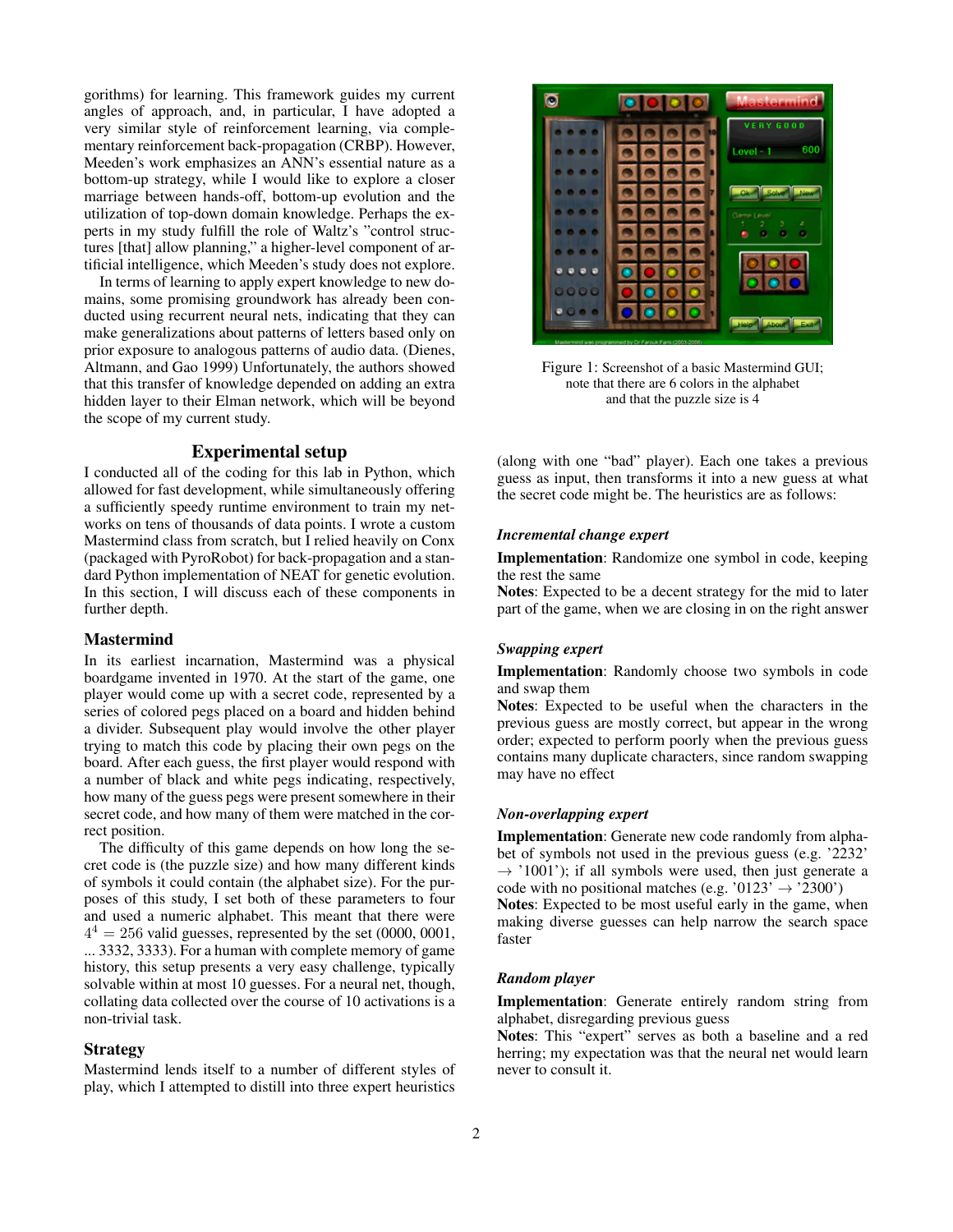## Optimal play

In order to perform local reinforcement learning, it was necessary to establish a metric for determining which of these experts was the "right" expert to trust on each turn of the game. If there were an obvious answer to this question, Mastermind would present little value as a learning task. Fortunately, while there is rarely an obvious answer, there does exist a straightforward and robust method for evaluating the merit of any given guess, after that guess has been made.

This method involves maintaining a list of all potential candidates for the secret code. Every time the player makes a guess – and gets feedback about the number of correct characters, number of characters in correct positions, etc. – the algorithm runs through the list of remaining secret code candidates. Codes which would have yielded the same feedback if they were the secret code are kept in the list, while any codes that would have yielded different feedback are removed. In effect, this method implements a simple form of constraint propagation, such that, after a handful guesses, only one or two possibilities will remain. By calculating the number of potential codes that each guess rules out, we can assign a numerical value to the utility of that guess.

In my code, I determined optimal play based on two factors. The first was this constraint-propagation technique, while the second simply looked at how similar a guess was to the correct answer. For example, if swapping the characters in a code wouldn't have ruled out many potential candidates, but would nonetheless have resulted in two more characters being in the correct positions, I wanted to reinforce that behavior. The details of how this reinforcement worked are discussed under "Local training" below.

## Network topology

Neural nets consist of a collection of nodes (representing neurons) and edges (representing synapses), interconnected in any number of different configurations. Typically, there are at least one layer of nodes serving as inputs, one layer serving as outputs, and one or more "hidden" layers in between.

For the purposes of local training, I used a fixed topology with 18 input nodes, 12 hidden nodes, and 3 output nodes. These three layers were fully connected (input to hidden, hidden to output), with the middle (hidden) layer having a recurrent relationship with itself – the standard structure for an Elman network. Among the input nodes, there were 16 nodes that represented the previous guess the player had made and two representing the feedback that that guess had generated (i.e. percentage of characters correct and percentage of characters in the correct place). Each of the output nodes indicated a decision to trust a given expert. After activation of the network, a winner-takes-all process would determine which of the outputs was dominant, and then the corresponding expert would provide the next guess for the player to use. (See Fig. 2, below.)

My primary global training involved the same set of inputs, but with a fourth output node also present, which corresponded to the random player. This allowed me to test the hypothesis that networks which ignored the fourth node

would have more evolutionary fitness than networks which sometimes made random guesses. The rest of the topology (hidden nodes, edges etc.) was variable, as discussed under "Global training" below.

Finally, for the sake of comparison, I also studied one additional global training scenario, in which I discarded the experts altogether and attempted to learn Mastermind from scratch – a seemingly monumental task. Once again, the input nodes were the same as those used for local training, but there were now 16 output nodes in four groups of four, which encoded an output guess in the same manner as the input nodes encoded the previous, input guess. (For a representation of this general encoding, see bottom of Fig 2.; outputs, per usual, were resolved via winner takes all.)

## Local training

The general premise of local training is for our neural network to receive feedback at each step of the way as it plays Mastermind. After each new set of inputs propagates forwards through the net, there will be a corresponding backpropagation of targets and updating of edge weights. By embodying a very close linkage of cause and effect, local training can theoretically support more nuanced and closely targeted learning than global training. However, it also risks being short-sighted, or producing solutions that don't generalize very well.

This study involved three variant methods of determining targets for local training, all of which utilized the scoring data discussed above (see "Optimal play"):

• *Winner Takes All*

This approach reinforces only the expert that would have yielded the maximal score. For example, for scoring vector  $S = \{19, 112, 50\}$ , the corresponding target vector would be  $T = \{0, 1, 0\}$ . Ties get settled randomly.

• *Gradient Targets*

Rather than reducing the scoring vector to a completely binary representation, this approach merely scales it to fit within the range  $[0,1]$ . As a simple example, scoring vector  $S = \{200, 150, 100\}$  becomes target vector  $T = \{1, 0.5, 0\}$ . In the rare case that all scores are equal, this method returns  $T = \{0.5, 0.5, 0.5\}.$ 

• *Complementary Reinforcement*

Unlike the previous two methods, complementary reinforcement takes account of which expert the network has already decided to trust. If this expert yields a score surpassing a certain threshold, then complementary reinforcement rewards the network for choosing that expert, in proportion to the strength of that score. <sup>3</sup> Otherwise, if the score is below said threshold, complementary reinforcement punishes the network by offering small rewards to the other two experts, and no reward to the

 $3B$  Because scores get lower in the later stages of a game. I normalized this value by dividing it by the maximum possible score for the given turn.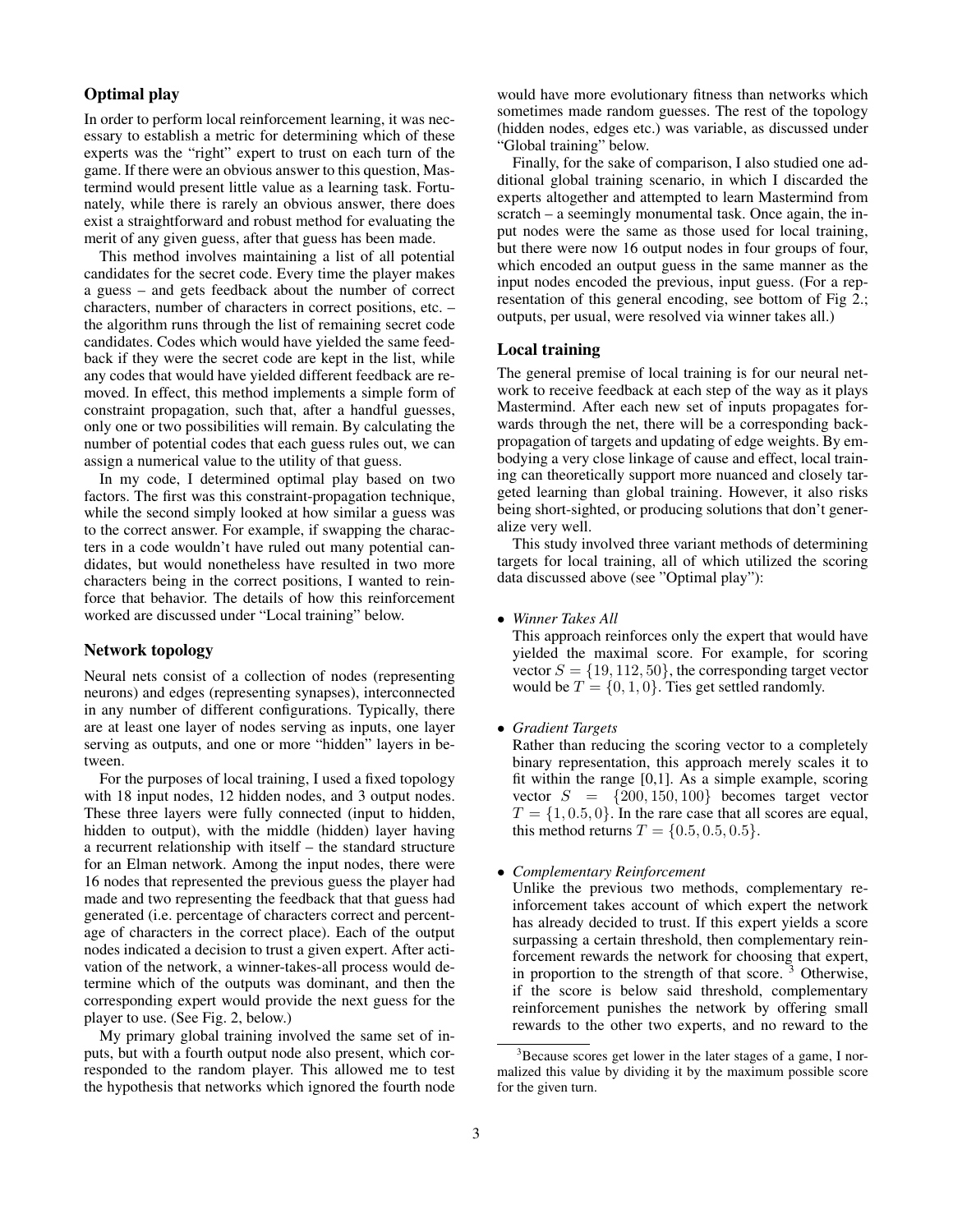

Figure 2: Diagram of network topology for local reinforcement, with example data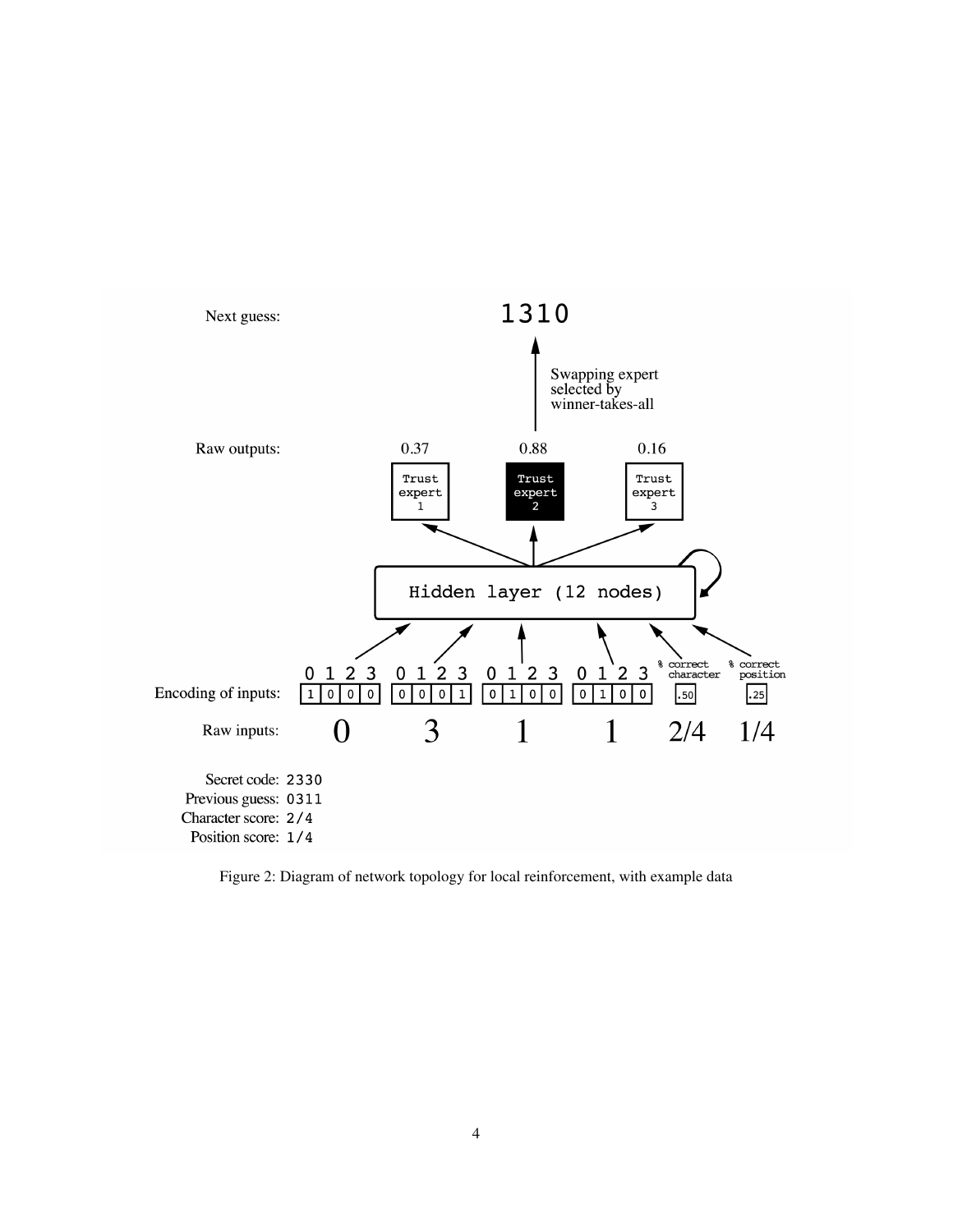chosen one. Only the score of the chosen expert has any bearing on this process.

Regardless of approach, local learning entailed plugging these targets into the standard back-propagation algorithm, with a learning rate of 0.3 and a momentum of 0.05. Games were allowed to run for at most 15 guesses, or until the player had won, whichever came sooner. The total training time for each local learning method was 10,000 guesses.

#### Global training

Many of the questions and subtleties associated with local training disappear when we adopt a global approach. The only relevant metric now is the actual, demonstrated success of an individual at playing Mastermind over the course of its "lifetime." How many games did it win? How long did it take for it to win them? This holistic view has the advantage of being firmly grounded in our end goals, without us, as developers, ever needing to know how best to achieve them. However, that lack of immediate guidance is exactly why global training can fail on complex tasks like playing Mastermind: it is impossible to reward specific good behaviors and punish bad ones. Furthermore, the search space is very large, and we have no guarantee of traversing it quickly.

Nevertheless, the NeuroEvolution of Augmenting Topologies (NEAT) algorithm, developed by Kenneth O. Stanley at UCF, tackles these problems by starting with a highly simplified search space, then gradually working its way up to more complex solutions. NEAT is a genetic algorithm, which means that it breeds and evolves entire populations of Mastermind players, each represented by a separate neural net. These nets start out with direct linkages between input and output nodes, and then probabilistically gain intermediate nodes and connections as they evolve. The key step to configuring NEAT is to provide a relevant *fitness function*, which essentially determines how likely an individual is to pass its genes along to the next generation. For this study, I wanted to select for individuals that consistently beat Mastermind in the smallest number of guesses, and so my function was:

$$
fitness = \frac{maxGuesses - actualGuesses}{maxGuesses}
$$

In other words, a player that always guesses the secret code on its first try will have a fitness of around 1, while a player that always exhausts the allowable number of guesses will have a fitness of 0. In order to allow individuals a better opportunity to differentiate themselves, I set a high upper limit of 1000 guesses per game (after which point the Mastermind class would reset itself). Then, in order to produce more robust results and minimize the role of dumb luck, I required each individual to play 10 games before receiving a fitness score. This meant that  $maxG$ uesses =  $1000 \frac{\text{guesses}}{\text{game}} * 10 \text{ games} = 10000 \text{ guesses}.$ 

The only other setup required for running NEAT was to provide a config file with some basic evolutionary parameters. I used a population size of 40, with a species size of 10. Most of my evolutions ran for 200 generations (or

| Player type           | Mean guesses | Std. dev. |
|-----------------------|--------------|-----------|
| Optimal               | 96.857       | 96.471    |
| Random                | 266.207      | 244.980   |
| Random experts        | 316.510      | 288.606   |
| Random "good" experts | 402.917      | 332.565   |

Table 1: Benchmark data

"epochs"). Importantly, I set feedforward = 0 in order to allow NEAT to evolve recurrent connections.

## Results and discussion

#### Benchmarks

In order to have a context in which to understand the effectiveness of my training, I ran a number of benchmark simulations, representing players at different extremes. The results are summarized in the following table: These data all refer to the number of guesses it takes to win a game of Mastermind, sampled over 1000 games. The "optimal" player selects experts based on constraint propagation; "random" ignores the experts and just makes random guesses; "random experts" trusts a different expert (including the random player) on each move; and "random 'good' experts" works similarly, except that it never chooses the random player.

Even among these benchmarks, there are several interesting findings. Most notably, listening to the expert algorithms at random actually results in significantly worse performance than ignoring the experts altogether! (Keep in mind that higher mean values indicate more guesses to win and thus lower fitness.) The random player traverses the search space uniformly, eventually hitting on the right code. The experts, however, have the potential to get stuck in various pockets of the space, or else to jump back and forth among a small set of bad guesses. Nonetheless, we see that it is definitely possible to obtain good results by making optimal use of the experts.

#### Local learning progress

By and large, local training did not prove an effective way to learn when to trust each of the expert algorithms. While complementary reinforcement back-propagation (CRBP) yielded marginally better results than the other approaches, all did worse than random:

| Approach         | Mean guesses | Std. dev. |
|------------------|--------------|-----------|
| <b>CRRP</b>      | 374.661      | 333,066   |
| Gradient targets | 390.061      | 344.606   |
| Winner takes all | 400.365      | 334.240   |

Table 2: Results for local training

Once again, these data were each collected by playing 1000 sample games after training had completed. Given their similarity in value to the "random 'good' experts" benchmark, it seems reasonable to assume that almost no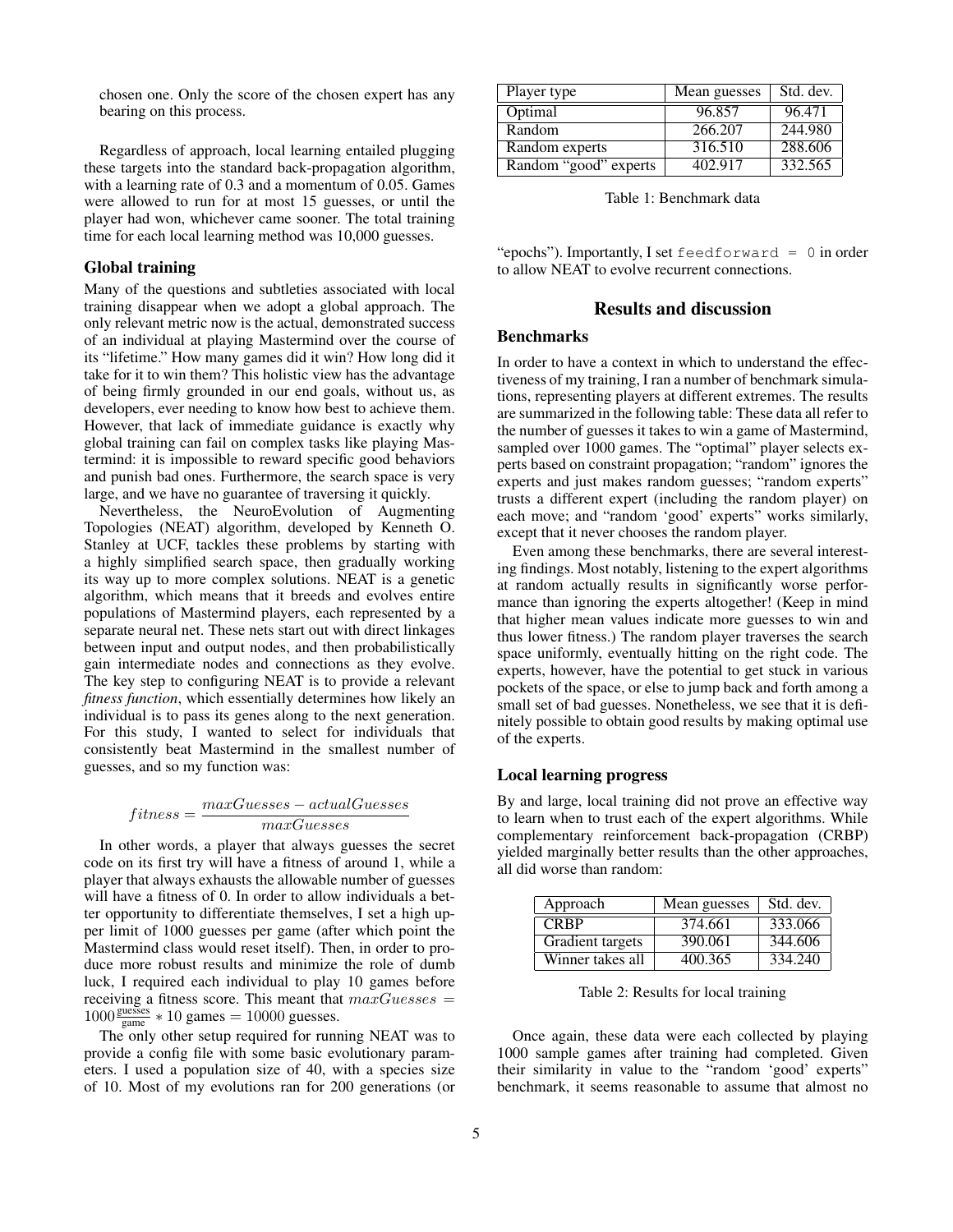| Approach    | Trust Exp. 1 | Trust Exp. 2 | Trust Exp. 3 |
|-------------|--------------|--------------|--------------|
| <b>CRBP</b> | 33.4%        | 33.3%        | 33.3%        |
| Gradient    | 33.4%        | 33.2%        | 33.4%        |
| WTA         | 33.4%        | 33.3%        | 33.4%        |

Table 3: Expert trust rates for local training

meaningful learning has occurred.<sup>4</sup> Further support for this hypothesis resides in the following breakdown of time spent trusting each expert:

Although it is possible that all of the experts proved equally valuable, the utter uniformity of these percentages seems more strongly to suggest that the neural net has not learned to differentiate among the experts. There are many potential explanations for this failure of local training: perhaps the fixed topology was too simple; perhaps more hidden layers were necessary to preserve game context; perhaps the granularity of reinforcement was too fine and the patterns too abstract. The only obvious conclusion is that global training was the better approach.

## Global learning progress

While most members of the first several generations repeatedly failed to guess the secret code, earning themselves fitness scores of 0, there were just enough successful individuals for fruitful evolution to get underway. In fact, learning progress was actually quite steep for the first 50 epochs or so, after which point the curve tended to level out, with an average fitness near 0.75 and a best fitness hovering around 0.9; (see Fig. 3). Below are results for a couple of the alltime best chromosomes:<sup>5</sup>

| Epoch | Mean guesses | Std. dev. |
|-------|--------------|-----------|
| 187   | 237.518      | 235.498   |
| 198   | 246.977      | 237.212   |

Table 4: Best NEAT results

Although the standard deviation is high, these means fall significantly below the "random" benchmark – and even farther below the "random experts" benchmark. Thus global training has successfully gleaned some knowledge about each expert's strengths and weaknesses, and, more importantly, it has managed to use their collective domain knowledge to strategic advantage. (See Fig. 4 for a visualization of the network topology underlying this success.) A breakdown of how often each of these players trusts each expert offers further insight:

Encouragingly, the players have learned that some experts (notably Expert 1, the incremental change expert) are more helpful than others, and yet the evolved strategies do not neglect any of the experts altogether. This balance suggests a

| Epoch |       | Expert $1 \mid$ Expert $2 \mid$ Expert 3 |         | $\parallel$ Random |
|-------|-------|------------------------------------------|---------|--------------------|
| 187   | 40.6% | $8.0\%$                                  | $5.2\%$ | 46.2%              |
| 198   | 31.3% | $15.5\%$                                 | $2.4\%$ | 50.8%              |

Table 5: Expert trust rates for best NEAT chromosomes

nuanced representation of the problem. It is surprising to me that random play remains such a substantial element of strategy – around half of these moves are random – but I suspect that this is an important means of getting "unstuck" when experts offer circular advice. (Both Expert 2, the swapping expert, and Expert 3, the non-overlapping expert, can be guilty of cycling back and forth between recommended guesses.)

As a final piece of evidence that the task of learning Mastermind has benefited from expert knowledge, I present the results of training NEAT to play Mastermind from scratch:

|     | Epoch   Mean guesses | Std. dev. |
|-----|----------------------|-----------|
| 170 | 439.739              | 392.426   |
| 214 | 480.708              | 394.226   |

Table 6: Best results learning Mastermind from scratch

Over the course of a comparable number of epochs, NEAT hasn't learned to beat even the worst of the random benchmarks. This result may be expected, given the complex and multimodal nature of Mastermind, but it is especially significant in contrast to NEAT's relative success when consulting experts.

## Further work

Although learning Mastermind from scratch was decidedly unsuccessful, it might be interesting to research a hybrid net that could choose between trusting an expert and doing its own learning, from scratch, on each turn. I suspect that having the freedom to output independent guesses might be especially helpful in the end game, once the net has already acquired enough knowledge about the secret code to outstrip the utility of its hard-coded expert consultants.

I would also like to find ways to make local training a more viable option. The Conx library does not seem to support recurrent networks with more than one hidden layer, but a more sophisticated topology might increase the capacity for remembering game history and detecting abstract patterns.

Finally, having established that it is indeed possible for a neural network to make effective use of domain knowledge gained elsewhere, I would like to test this hypothesis in more real-world scenarios. In particular, I'd like to see how well neural nets can learn to filter out advice from nefarious experts (for example, Internet "trolls" seeking to sabotage a game).

### Conclusion

Introducing expert algorithms into a learning task can add new layers of complexity, even as it makes the problem at hand more accessible. Players naïvely trusting experts, with

<sup>&</sup>lt;sup>4</sup>N.B.: Local training only had access to three output nodes, and thus could only choose from among the "good" experts; see "Network topology" above

<sup>5</sup>Each of these chromosomes comes from a different 200-epoch run of NEAT; they are not part of the same progression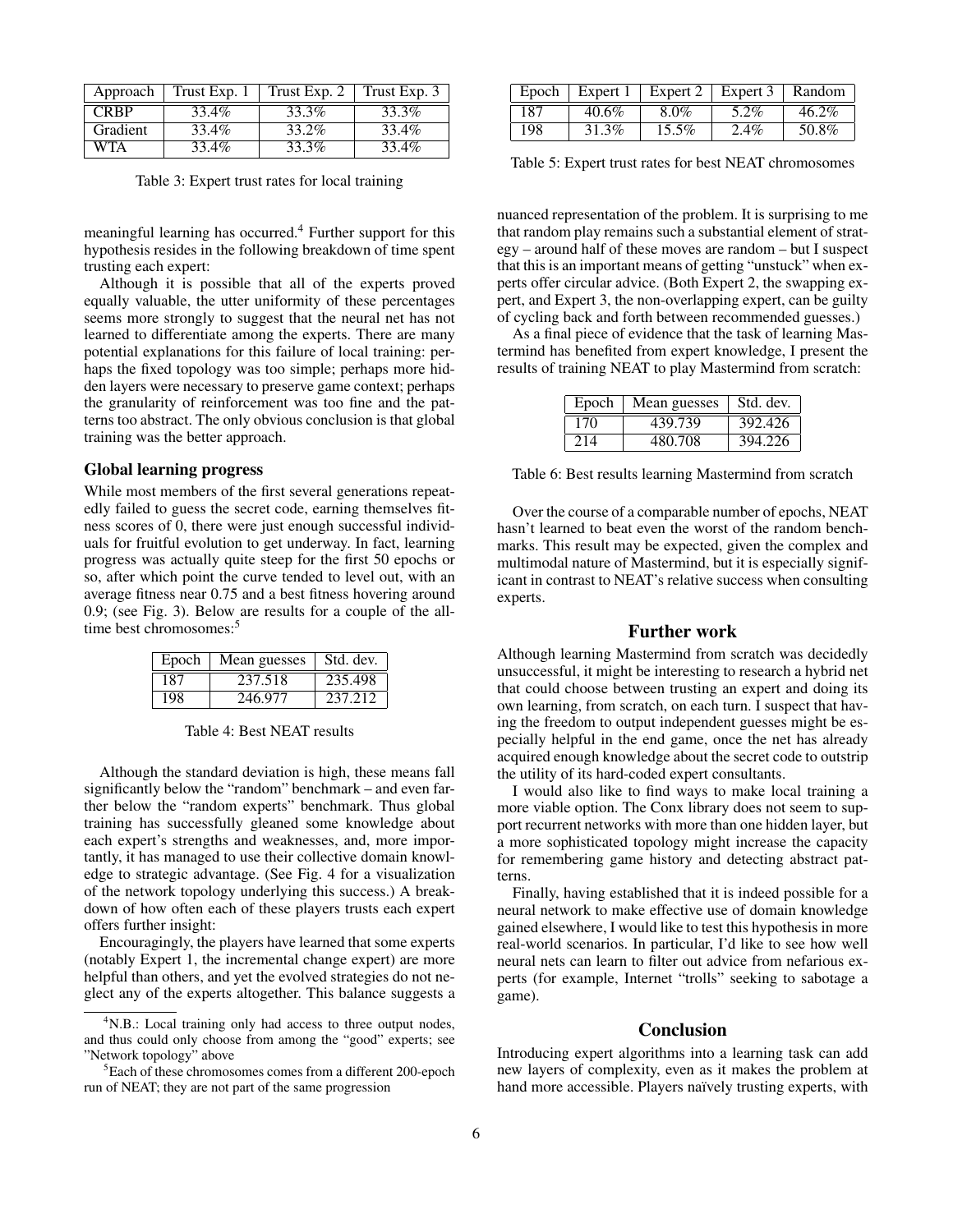insufficient knowledge of their relative merits, did worse than players who simply ignored the experts and took stabs in the dark. Nevertheless, by looking at the long-term effects of siding with different experts at different times, it was possible to learn to benefit from their domain knowledge. Players who did this outperformed players trying to learn the problem from scratch, as well as players who learned to interact with the experts on a more local scale.

## References

Dienes, Z.; Altmann, G.; and Gao, S.-J. 1999. Mapping across domains without feedback: A neural network model of transfer of implicit knowledge. *Cognitive Science* 23:53– 82.

Meeden, L. A. 1996. An incremental approach to developing intelligent neural network controllers for robots. *IEEE Transactions on Systems, Man, and Cybernetics, Part B: Cybernetics* 26:474–485.